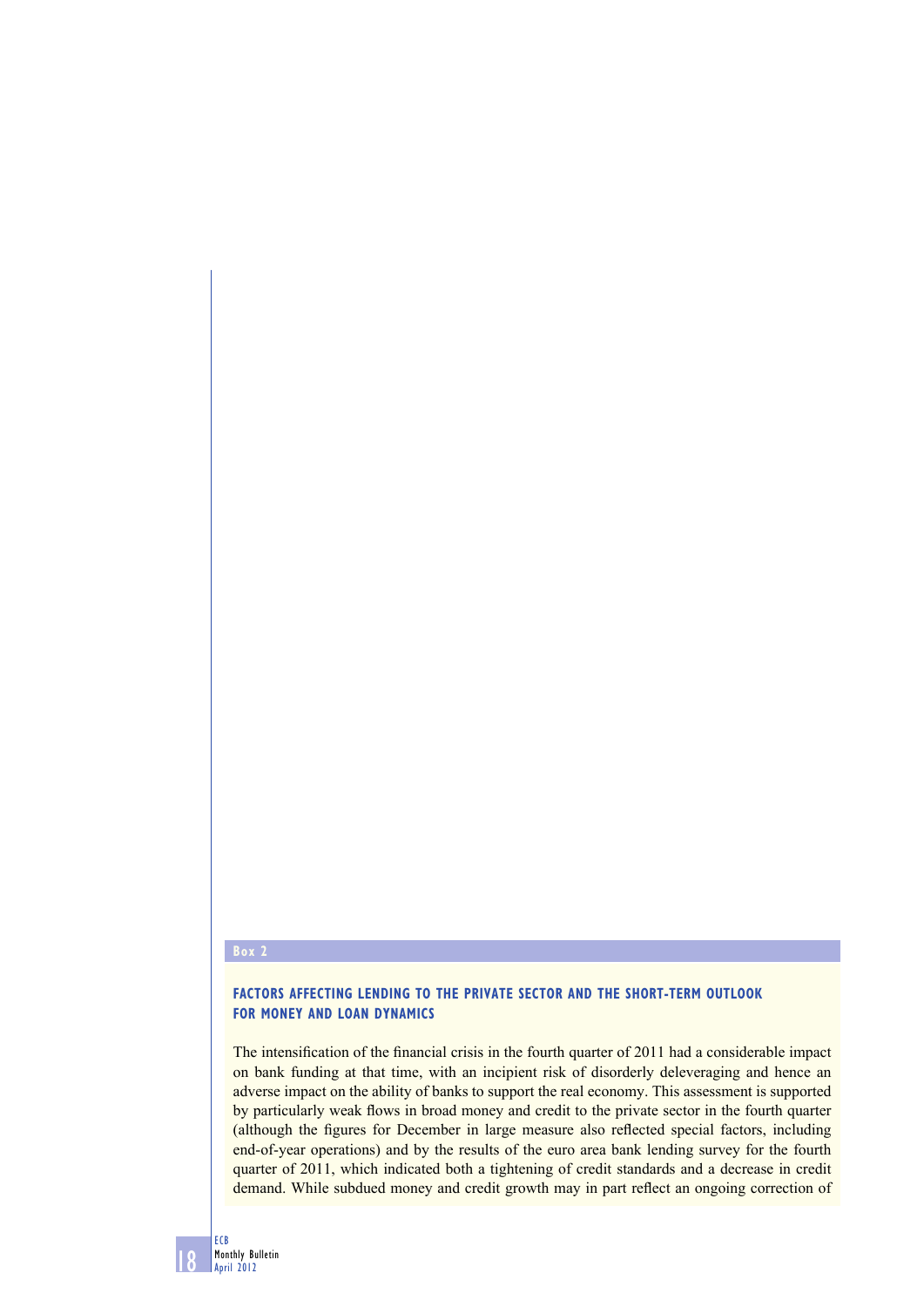### **ECONOMIC AND MONETARY DEVELOPMENTS**

**Monetary and financial developments**

excess liquidity and past excesses in loan supply, the speed of the adjustment observed in the fourth quarter of 2011 was a cause of concern.

Loans to the private sector are usually the main driver of broad money growth in the euro area. The analysis of lending dynamics is key to the assessment of monetary developments and the pace of underlying money growth, and thus the implications for price stability over the medium run. Looking through short-term volatility, the slow growth of credit to the private sector in the past few months, together with weak growth in broad money, supports the view that the underlying pace of monetary expansion has remained subdued and that risks to price stability over the medium term have not changed substantially.

This box provides an overview of some of the main factors which are likely to affect developments in loans to the non-financial private sector in the next few months. While survey data and model-based estimates indicate that loan supply factors are likely to continue to exert an adverse impact on loan growth in the next few months, weak loan demand will probably remain the main determinant. Leading indicators suggest that demand for loans on the part of both households and non-financial corporations (NFCs) is likely to remain weak, at least during the first half of 2012, in line with subdued economic activity. Persistent funding pressures resulting from an uncertain economic and financial environment, as well as changes to the capital ratio requirements for banks arising from the Basel III regulatory framework, may also dampen the supply of loans. At the same time, the full supportive impact of the three-year longer-term refinancing operations (LTROs) conducted by the Eurosystem in December 2011 and February 2012 on loans to the non-financial private sector will take some time to unfold. Close monitoring of credit market developments is thus warranted. Nonetheless, these operations have already supported the adjustment of banks' balance sheets, with clear signs of a stabilisation in the monetary data in January and February pointing to an alleviation of deleveraging pressures.

### **Credit supply and demand factors**

From a policy perspective it is important to gauge the relative contributions of credit supply and credit demand forces to developments in loans to the private sector. Unfortunately, the impact of these forces is difficult to isolate and estimate. However, some indications can be gleaned from survey data and model-based estimates. For example, according to the results of the euro area bank lending survey for the fourth quarter of 2011, both supply and demand developments may continue to weigh adversely on lending. In particular, credit standards for both loans to households and loans to enterprises are expected to have tightened further in the first quarter of 2012, although to a lesser extent than in the fourth quarter of 2011, while demand is expected to have fallen significantly further.<sup>1</sup> At the same time, following the three-year LTROs, loan supply may be less dependent on the availability of market funding and more closely linked to the risk-bearing capacity of banks and thus their capital positions. However, the supportive impact of the easing of funding strains on lending conditions and loans to the private sector may take time to unfold.

This picture is backed by other survey data relating to NFCs. For example, according to the European Commission survey on limits to production in the first quarter of 2012, financial

1 For more details, see the box entitled "The results of the euro area bank lending survey for the fourth quarter of 2011", *Monthly Bulletin*, ECB, February 2012.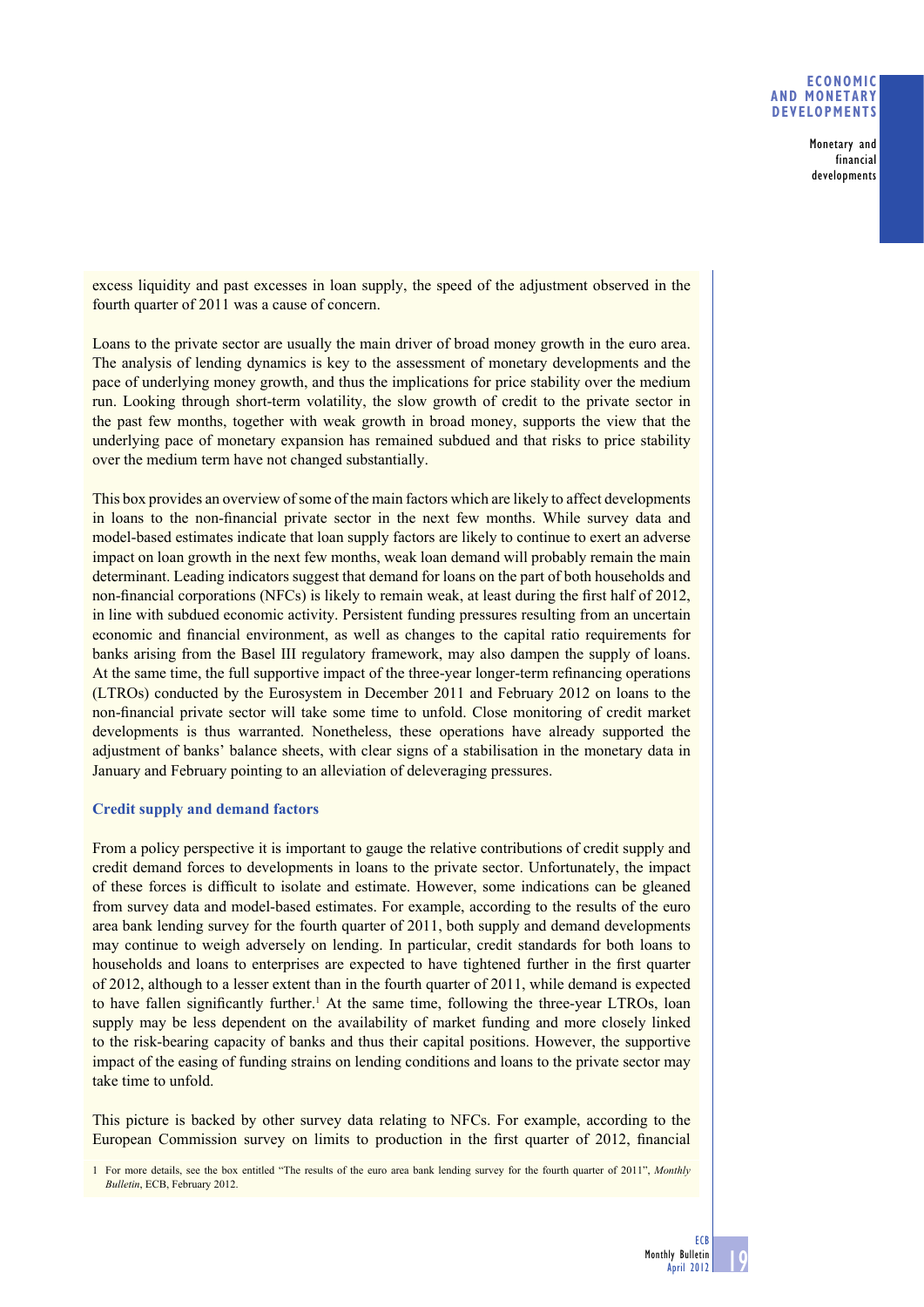constraints remained broadly unchanged as a factor limiting production for euro area enterprises operating in services or manufacturing, while a slight increase in the impact of this factor was recorded for construction. However, overall, financial constraints constitute only a minor factor limiting production for all sectors, similarly to a shortage of labour, space, equipment and/or material, with insufficient demand remaining by far the most important factor.

Model-based estimates suggest that credit supply factors played a relatively limited role in explaining the growth of loans to both households and NFCs up to the fourth quarter of 2011. However, looking ahead, the impact of recent credit supply shocks may be yet to materialise. For example, according to a structural vector autoregressive (VAR) model which identifies credit supply shocks with sign restrictions, series for loan supply shocks show that in the fourth quarter of 2011 new adverse shocks appeared (see Chart A). According to the model, the impact of these shocks would appear only gradually and become fully visible only from mid-2012. However, the impact of such contractionary forces on the broader economy is likely to be mitigated by the non-standard monetary policy measures taken in late 2011.

The level of indebtedness of both households and NFCs is also likely to affect loan demand, as well as the creditworthiness of potential borrowers as assessed by banks. Levels of indebtedness as a ratio to nominal GDP are very high by historical standards and while firms have managed to reduce this ratio, households have only stabilised it (see Chart B). This is likely to be a further factor weighing on loans to households, particularly in some countries, given the strong heterogeneity in the extent of household indebtedness across euro area countries.



structural VAR model with sign restrictions. For more details on the model, see the article entitled "Recent developments in loans to the private sector", *Monthly Bulletin*, ECB, January 2011.

**20 Monthly Bulletin April 2012**

**ECB**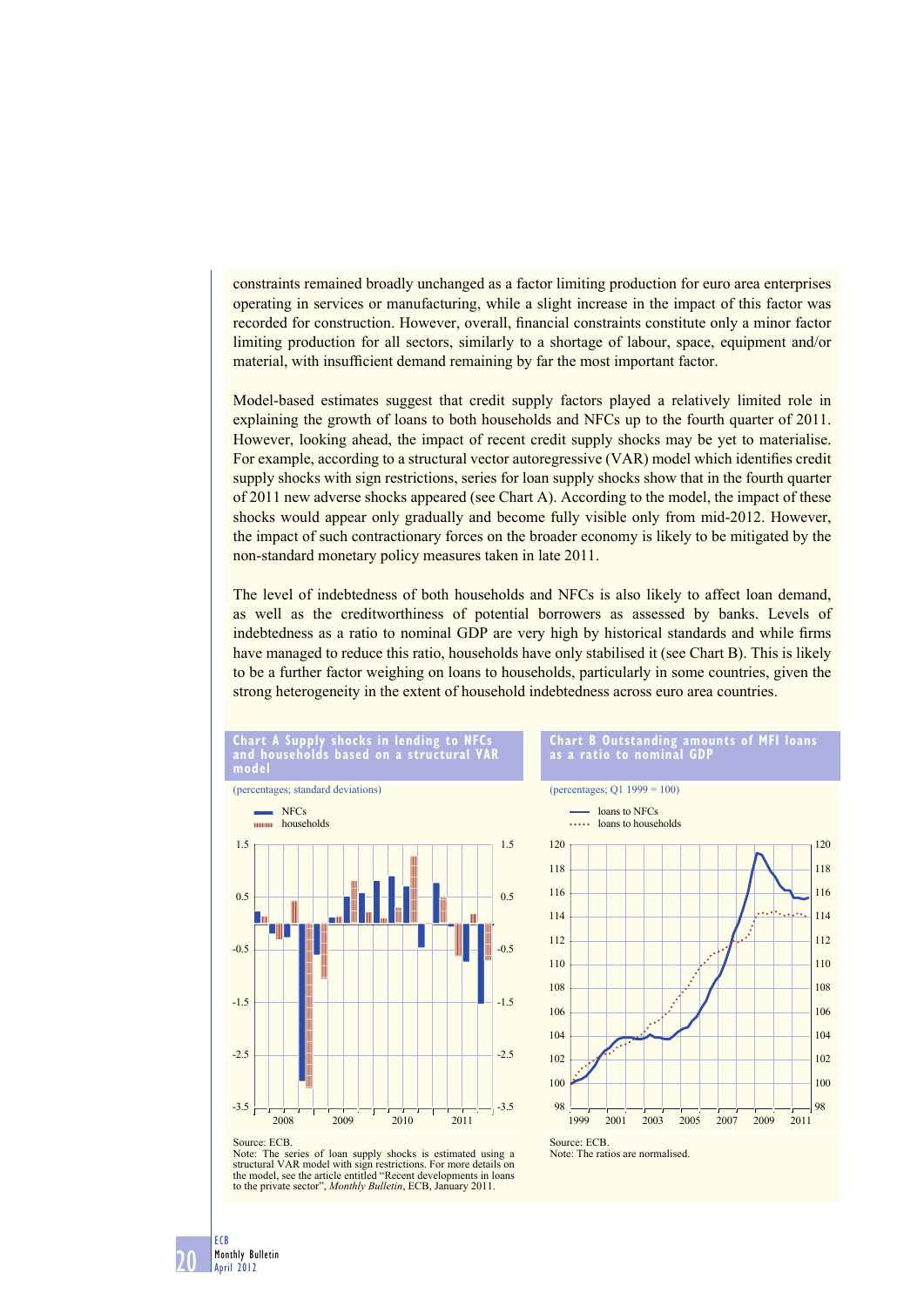### **ECONOMIC AND MONETARY DEVELOPMENTS**

**Monetary and financial developments**

## **Leading indicators of developments in**  loans to the non-financial private sector

Leading indicators provide useful information on likely developments in lending to the private sector in the next few months, although it should be borne in mind that they relate mainly to loan demand and their reliability is limited.

As regards MFI loans to NFCs, short-term loans have been the main driver of the recent decline in the annual growth of total MFI loans to NFCs (adjusted for sales and securitisation). Survey indicators of changes in inventories, which tend to be relatively reliable leading indicators of short-term developments in loans to NFCs, suggest that the growth of these loans may continue to decrease during the first half of 2012 (see Chart C). Another factor which is likely to affect developments in the external financing of NFCs is that currently large enterprises with access to the financial market can issue corporate bonds relatively easily. While small and medium-sized enterprises rely heavily on bank loans, they can also benefit indirectly from a benign issuance environment via trade credit or inter-company loans extended by larger firms.

#### **Chart C Short-term loans to NFCs and leading indicators**



Note: The indicator for stocks of finished products in industry is shown with an inverted sign. This indicator and the indicator for stocks of purchases in manufacturing, which is derived from the survey for the Purchasing Managers' Index (PMI), are shown as deviations from the long-run average and are shifted ahead by six and ten months respectively so that the correlation with loan growth is maximised.

In the first three months of 2012 many NFCs issued significant amounts of marketable debt in an environment of strong demand for corporate securities, thus reducing their need for bank loans. Finally, ample availability of internal funds may also dampen demand for external financing.<sup>2</sup>

Regarding MFI loans to households, the decline in the annual growth rate in the last quarter of 2011 and the stabilisation in the first two months of 2012 are broadly in line with developments in the European Commission's consumer confidence indicator over the same period. Data on consumer confidence in March, as well as the pattern of other survey indicators over the first quarter of 2012, such as the Commission's indicator of consumers' willingness to make major purchases in the next year, point to some signs of a stabilisation in confidence, although at low levels. Thus, on the basis of these leading and coincident demand indicators, the growth of loans to households is likely to remain relatively weak in the next few months.

# **The adjustment of banks' balance sheets, monetary policy measures and the implications for broad money growth**

Looking ahead, the evolution of loans to the private sector will in part depend on the capacity of the euro area banking sector to provide intermediation services. In this respect, the Eurosystem's non-standard monetary policy measures have been instrumental in easing immediate liquidity

2 For a fuller discussion of sectoral financial flows and balance sheets, see the box entitled "Integrated euro area accounts for the third quarter of 2011", *Monthly Bulletin*, ECB, February 2012.